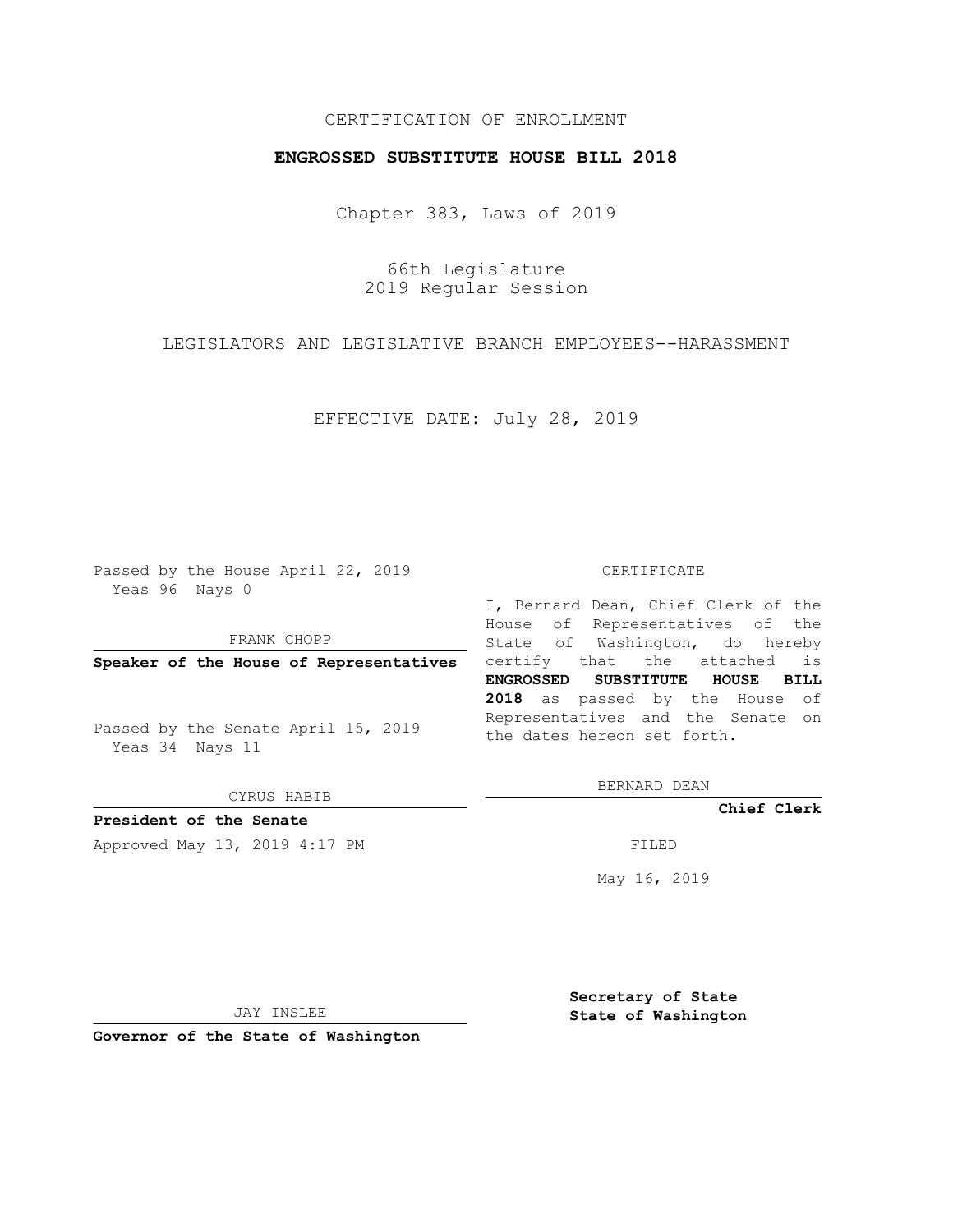## **ENGROSSED SUBSTITUTE HOUSE BILL 2018**

AS AMENDED BY THE SENATE

Passed Legislature - 2019 Regular Session

# **State of Washington 66th Legislature 2019 Regular Session**

**By** House State Government & Tribal Relations (originally sponsored by Representatives Morgan, Jinkins, Harris, Bergquist, Appleton, Cody, Tharinger, Pollet, Fey, Tarleton, Goodman, Pettigrew, Doglio, Senn, Lovick, Dolan, Kilduff, Ryu, Thai, Stanford, Lekanoff, Wylie, Slatter, Hansen, Shewmake, Robinson, Chapman, Santos, Walen, Chopp, Fitzgibbon, Hudgins, Leavitt, Macri, Valdez, Irwin, Reeves, Pellicciotti, Frame, and Ormsby)

READ FIRST TIME 02/22/19.

1 AN ACT Relating to harassment and discrimination by legislators 2 and legislative branch employees; and amending RCW 42.52.070.

3 BE IT ENACTED BY THE LEGISLATURE OF THE STATE OF WASHINGTON:

4 **Sec. 1.** RCW 42.52.070 and 1994 c 154 s 107 are each amended to 5 read as follows:

 (1) Except as required to perform duties within the scope of employment, no state officer or state employee may use his or her position to secure special privileges or exemptions for himself or herself, or his or her spouse, child, parents, or other persons.

10 (2) For purposes of this section, and only as applied to legislators and employees of the legislative branch, "special privileges" includes, but is not limited to, engaging in behavior that constitutes harassment. As used in this section:

14 (a) "Harassment" means engaging in physical, verbal, visual, or 15 psychological conduct that:

16 (i) Has the purpose or effect of interfering with the person's 17 work performance;

18 (ii) Creates a hostile, intimidating, or offensive work 19 environment; or

20 (iii) Constitutes sexual harassment.